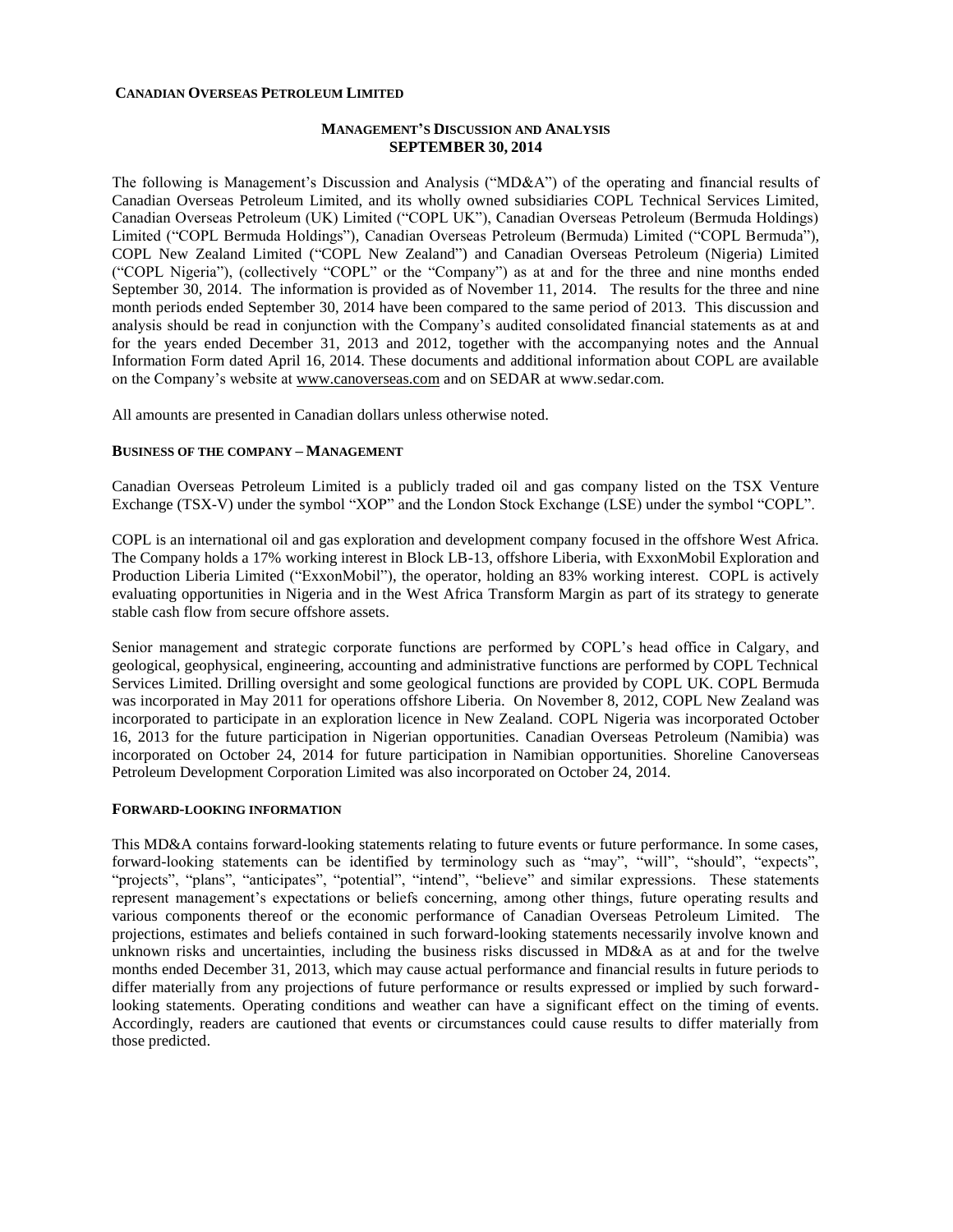### **FORWARD-LOOKING INFORMATION (CONTINUED)**

Forward-looking statements included or incorporated by reference in this document include statements with respect to:

- the Company's current strategy to grow its oil and gas business (the "Overview", "Outlook", and "Liquidity and Capital Resources" sections);
- the Company's ability to raise capital and obtain the financing necessary to develop profitable oil operations (the "Overview", "Outlook" and "Liquidity and Capital Resources" sections); and
- the Company's ability to manage its financial and operational risks (the "Overview", "Financial Instruments", and "Liquidity and Capital Resources" sections).

The Company's MD&A and AIF for the year ended December 31, 2013 describe major risks, material assumptions and other factors related to forward-looking statements that could influence actual results and are incorporated herein by reference. These risks, assumptions and other factors have been provided for readers to gain a more complete perspective on COPL's future operations. However, readers should be cautioned that the list of factors is not exhaustive and that this information may not be appropriate for other purposes. Forwardlooking statements included or incorporated by reference in this MD&A are valid only as at the date of this MD&A, and the Company does not intend to update or revise these forward-looking statements except as required by applicable securities laws. The forward-looking statements contained in this MD&A are expressly qualified by this cautionary statement.

### **OVERVIEW \***

In the third quarter of 2014, the Company continued working with ExxonMobil on technical analysis and review related to the offshore interest in Liberia. The Company also spent considerable effort identifying, evaluating, and pursuing exploration and development opportunities in Nigeria, Namibia, Ghana, Gabon, Equatorial Guinea and Mozambique. The Company is focused on offshore opportunities that its seasoned technical team has strength in evaluating and developing.

### *Liberia*

On April 5, 2013, the closing and completion of previously announced transactions between the Company's subsidiary COPL Bermuda occurred; first with Peppercoast Petroleum plc ("Peppercoast"), and second with ExxonMobil. The closing of the transactions followed the ratification of the Production Sharing Contract ("PSC"), governing Block LB-13 offshore Liberia, by the Liberian Legislature. The Company holds a 17% working interest in Block LB-13, with the remaining 83% being held by ExxonMobil, who is the operator under this license.

The Company and ExxonMobil continue to advance the Block LB-13 project with recent technical work, adding substantially to the geologic model of the block and new prospects have been mapped and identified. Drilling on Block LB-13 has been delayed due to the recent Ebola virus outbreak in the region, resulting in a reduced presence of expatriates in the country. As previously announced, the Company's share of all joint interest costs and the gross drilling costs up to USD \$120 million is carried by ExxonMobil.

### *New Zealand*

As at September 30, 2014, the Company had commitments of \$1.7 million related to a minimum work program to be carried out by October 31, 2014, under a 50% exploration license in New Zealand and acted as a guarantor of its partner's commitments (the remaining 50%) in this New Zealand license. On November 1, 2014, the minimum work commitments on the exploration asset had not been met by the Company or its partner. There are no further financial penalties or commitments relative to this asset after that date. Thus, as at September 30, 2014, previously capitalized evaluation and exploration assets of \$748,000 were derecognized.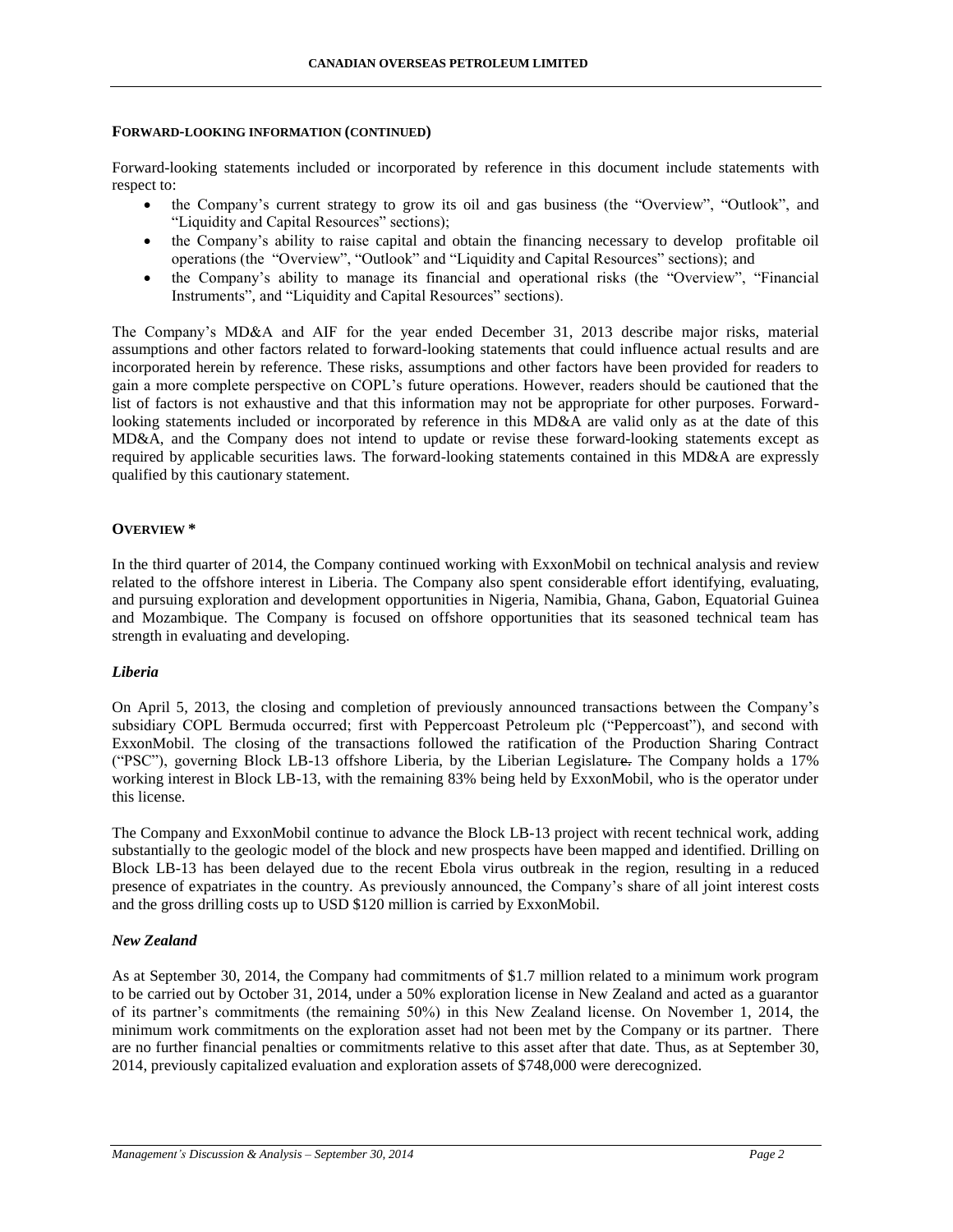#### **OVERVIEW \* (CONTINUED)**

#### *Expansion of West Africa Portfolio*

As part of the Company's stated strategy to expand its interests in West Africa in order to generate stable cash flow from secure offshore assets, the Company continues to assess opportunities in Nigeria.

As well, the Company has submitted a bid, as the operator of a consortium for a block in the offshore waters in the Republic of Ghana. One of the Company's partner's in the bid application includes the Shoreline Group ("Shoreline"), a prominent consortium of companies that includes an operated interest in the producing asset of OML 30 Nigeria. The Company has created a Special Purpose Vehicle called Shoreline Canoverseas Petroleum Development Corporation Limited for the purpose of acquiring and developing oil and gas assets. As more developments occur the Company intends to update the market on its activities.

### *Financing*

On April 3, 2014, the Company closed a prospectus relating to its admission to the standard listing segment of the Official List, and to trading on the main market for listed securities of the London Stock Exchange. The Company issued 17,777,777 common voting shares ("Common Shares") at a price of GBP 0.135 (\$0.247) for gross proceeds of GBP 2.4 million (\$4.4 million). The agents were paid cash commission and fees of GBP \$0.3 million (\$0.5 million) representing 5.0% of the gross proceeds of the public offering. Other expenses related to the public offering amounted to approximately \$1.1 million. The Company also issued 888,889 share purchase warrants ("Warrants") to its agent as compensation Warrants in an amount equal to 5.0% of the aggregate number of Common Shares issued pursuant to the offering. Each Warrant entitles the holder to purchase one Common Share of COPL for the period until April 4, 2016, at an exercise price of GBP 0.135 (\$0.247). The fair value of the Warrants issued was recognized as share issue costs and estimated at \$0.1 million using a Black-Scholes option pricing model (the assumptions used for the model are discussed in the notes accompanying the Company's Condensed Consolidated Financial Statements for the three and nine months ended September 30, 2014 and 2013).

On August 21, 2014, the Company closed a short form prospectus in connection with a marketed offering of units of the Company (the "Units"). Each Unit consisted of one Common Share in the capital of the Company and one share purchase warrant. Each Warrant entitles the holder thereof to purchase one Common Share at an exercise price of \$0.40 per Common Share on or before the date that is 36 months following the closing date. The Company issued 50,555,000 Units at a price of \$0.20 per Unit, for aggregate proceeds of approximately \$10.1 million pursuant to the offering. The agents were paid a cash commission of \$0.5 million representing 5.0% of the gross proceeds. Other expenses related to the offering of Units amounted to approximately \$0.5 million. The fair value of the Warrants issued was net against proceeds from share capital and estimated at \$2.9 million using a Black-Scholes option pricing model (the assumptions used for the model are discussed in the notes accompanying the Company's Condensed Consolidated Financial Statements for the three and nine months ended September 30, 2014 and 2013).

*\* This section contains forward-looking information. Please see the "Forward-looking Information" section (at the beginning of this document) for a discussion of risks and uncertainties relating to such information.*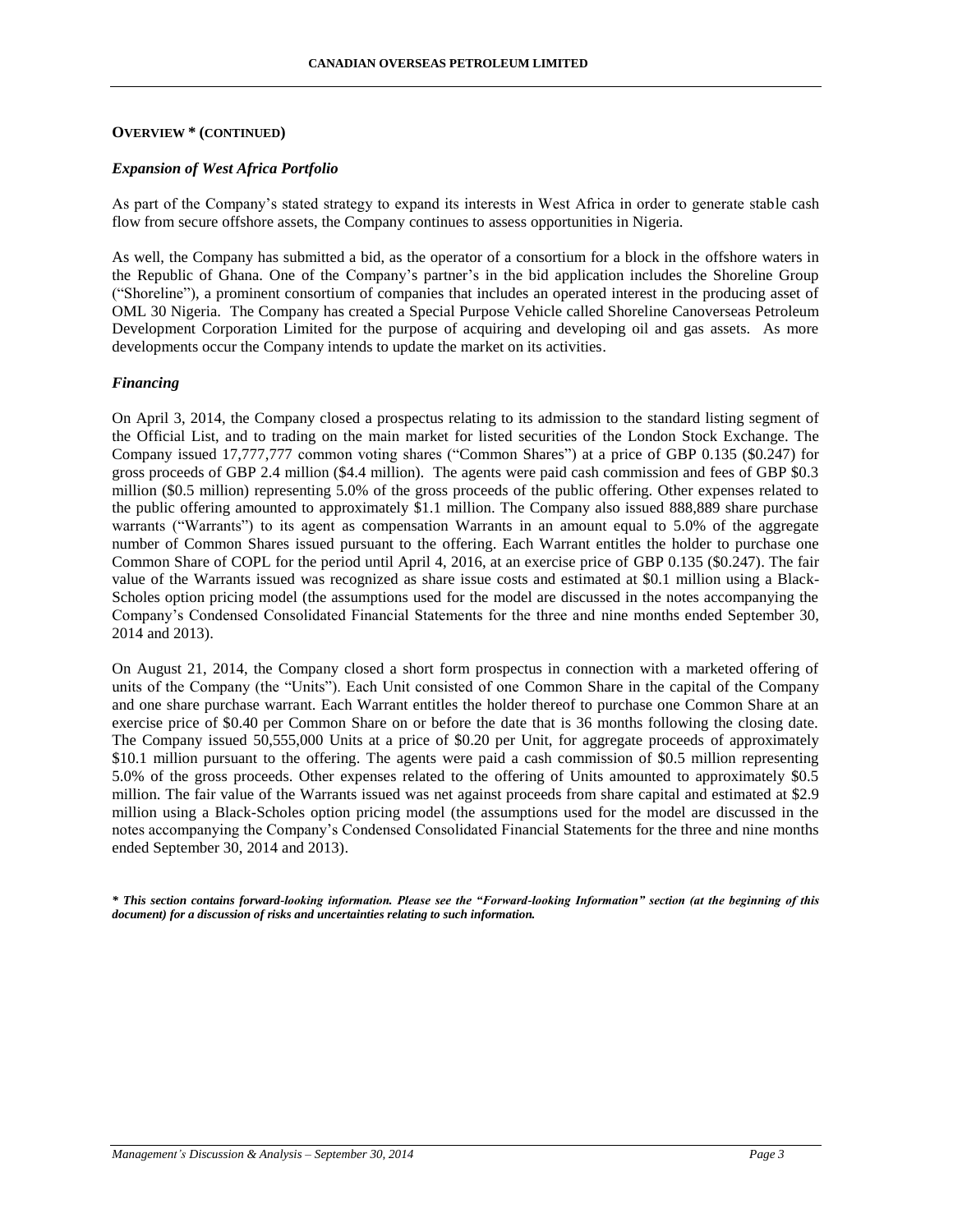### **FINANCIAL SUMMARY**

During the third quarter of 2014, the Company performed geological analysis in respect of its exploration projects in Liberia and Nigeria. Pre-licence costs were approximately \$0.1 million and \$0.5 million for the three and nine months ended September 30, 2014 compared to pre-licence costs of \$nil and \$0.4 million for three and nine months ended September 30, 2013.

General and administrative costs were \$2.0 million and \$4.7 million for the three and nine months ended September 30, 2014 (net of \$0.2 million and \$0.6 million of costs allocated to exploration projects, respectively) compared to \$1.4 million and \$5.2 million for the three and nine months ended September 30, 2013 (net of \$0.1 million and \$0.5 million of costs allocated to exploration projects, respectively). The Company recognized interest income of \$7,000 and \$14,000 for the three and nine months ended September 30, 2014, compared to \$5,000 and \$12,000 for the three and nine months ended September 30, 2013. Foreign exchange gains of \$0.7 million and \$0.8 million were recorded for the three and nine months ended September 30, 2014, compared to a loss of \$0.2 million and a gain of \$0.3 million for the three and nine months ended September 30, 2013. As a result, the Company's loss amounted to \$2.2 million and \$5.2 million for the three and nine months period ended September 30, 2014 compared to a loss of \$1.6 million and \$5.3 million for the three and nine months period ended September 30, 2013.

As at September 30, 2014, the Company's cash and cash equivalents amounted to \$8.1 million. Cash used in investing activities amounted to \$0.6 million for the nine months ended September 30, 2014 compared to \$0.8 million for the nine months ended September 30, 2013. Cash used in operating activities amounted to \$5.6 million for the nine months ended September 30, 2014 compared to \$5.9 million for the same period in 2013.

### **OUTLOOK \***

The Company's strategy is to grow its oil and gas business by farming into, and/or acquiring interests in, exploration, unappraised and/or undeveloped assets.

The Company's short-term operations will focus on:

- working with ExxonMobil to progress the planning of future drill locations in Liberia; and
- working to successfully conclude the variety of new opportunities available in West Africa including Nigeria, Ghana, Gabon and Equatorial Guinea.

Currently the Company does not have material cash inflows and/or adequate financing to develop profitable operations. The Company is pursuing exploration projects that, if successful, will require substantial additional financing before they are able to generate positive cash flows. Accordingly, the Company's continued successful operation is dependent on its ability to obtain additional financing. No assurance can be provided that the Company will raise the required levels of financing.

*\* This section contains forward-looking information. Please see the "Forward-looking Information" section (at the beginning of this document) for a discussion of risks and uncertainties relating to such information.*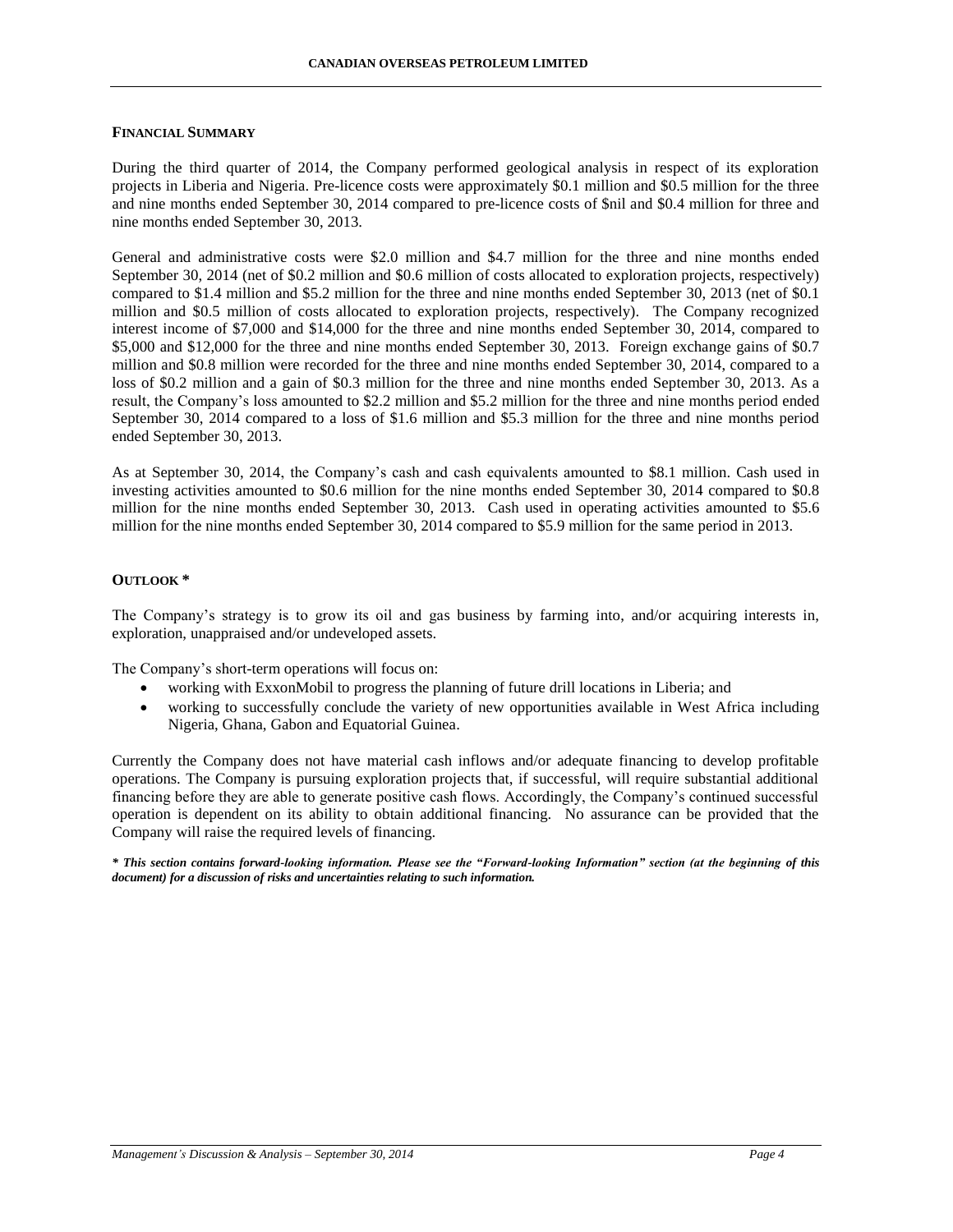### **SELECTED ANNUAL INFORMATION**

## **NET INCOME AND CASH FLOWS FROM OPERATING ACTIVITIES**

The following table summarizes the Company's financial results for the three and nine months period ended September 30, 2014 and 2013:

| (\$\\ 000\, 000\, 000\, 000\, 0.00\, 0.00\, 0.00\, 0.00\, 0.00\, 0.00\, 0.00\, 0.00\, 0.00\, 0.00\, 0.00\, 0.00 | Three months<br>ended<br>September 30,<br>2014 |             | Three months<br>ended<br>September 30,<br>2013 |             | Nine months<br>ended<br><b>September</b><br>30, 2014 |             | Nine months<br>ended<br>September<br>30, 2013 |             |
|-----------------------------------------------------------------------------------------------------------------|------------------------------------------------|-------------|------------------------------------------------|-------------|------------------------------------------------------|-------------|-----------------------------------------------|-------------|
| Administrative expenses                                                                                         |                                                | 2,007       |                                                | 1,351       |                                                      | 4,733       |                                               | 5,234       |
| Derecognition of exploration                                                                                    |                                                |             |                                                |             |                                                      |             |                                               |             |
| and evaluation assets                                                                                           |                                                | 748         |                                                |             |                                                      | 748         |                                               |             |
| <b>Exploration recovery</b>                                                                                     |                                                |             |                                                |             |                                                      |             |                                               | (72)        |
| Pre-license costs                                                                                               |                                                | 129         |                                                |             |                                                      | 453         |                                               | 433         |
| Interest income                                                                                                 |                                                | 7           |                                                | 5           |                                                      | 14          |                                               | 12          |
| Foreign exchange gain                                                                                           |                                                | 689         |                                                | (244)       |                                                      | 783         |                                               | 343         |
| Loss                                                                                                            |                                                | (2,199)     |                                                | (1,606)     |                                                      | (5,167)     |                                               | (5,286)     |
| Per share loss                                                                                                  | \$                                             | (0.01)      | \$                                             | (0.01)      | \$                                                   | (0.01)      | \$                                            | (0.02)      |
| Cash used in operating activities                                                                               | \$                                             | (2,767)     | \$                                             | (2,510)     | \$                                                   | (5,629)     | \$                                            | (5,859)     |
| Outstanding common shares at                                                                                    |                                                |             |                                                |             |                                                      |             |                                               |             |
| September 30                                                                                                    |                                                | 402,050,497 |                                                | 326,327,939 |                                                      | 402,050,497 |                                               | 326,327,939 |
| Weighted average - basic                                                                                        |                                                | 373,475,932 |                                                | 310,280,667 |                                                      | 352,846,657 |                                               | 292,867,719 |

Administrative expenses for the three and nine months ended September 30, 2014 were approximately \$0.7 million higher and \$0.5 million lower, respectively, than the comparable periods in 2013. This is due to higher professional service fees during the first half of 2013 related to the dispute with BG International Limited ("BG") in respect of Block 23/21 Rest of Block Shallow and Block 22/15. During the third quarter of 2013, the Company and BG signed a Settlement Deed and Release agreement which confirmed that the parties had reached a full and final settlement of the dispute and agreed to dismiss legal proceedings, thus the Company has no similar professional service fees to be recognized in 2014. The nine month comparative decrease is offset in the third quarter of 2014 by increased professional and consulting fees related to financing as well as international travel related to current new business projects.

As at September 30, 2014, the Company derecognized previously capitalized evaluation and exploration assets of \$748,000 related to its New Zealand license due to minimum work commitments on the exploration asset not being met by the Company or its partner on November 1, 2014. There are no further financial penalties or commitments relative to this asset after that date.

For the three and nine months ended September 30, 2013, the Company recovered \$nil and \$72,000 of its 2012 exploration expenses, respectively. These exploration expenses and cost recovery relate to the UK prospect Bluebell for which an exploration well was drilled in March 2012 and commercial reserves were not discovered.

Pre-licence costs of \$nil and \$0.4 million for the three and nine month periods ended September 30, 2013, respectively, relate to the Liberia project for which transactions were completed in April of 2013 (discussed in the "Liberia" section). For the three month period ended September 30, 2014, the \$0.1 million relates to areas in West Africa (discussed in the "Expansion of West Africa Portfolio" section), and the \$0.5 million for the nine month period ended September 30, 2014 also includes the Liberia project.

A foreign exchange gain of \$0.7 million and \$0.8 million was recognized for the three and nine months period ended September 30, 2014 (compared to a loss of \$0.2 million and a gain of \$0.3 million foreign exchange for the same period in 2013), and related mainly to translation of capitalized exploration and evaluation costs.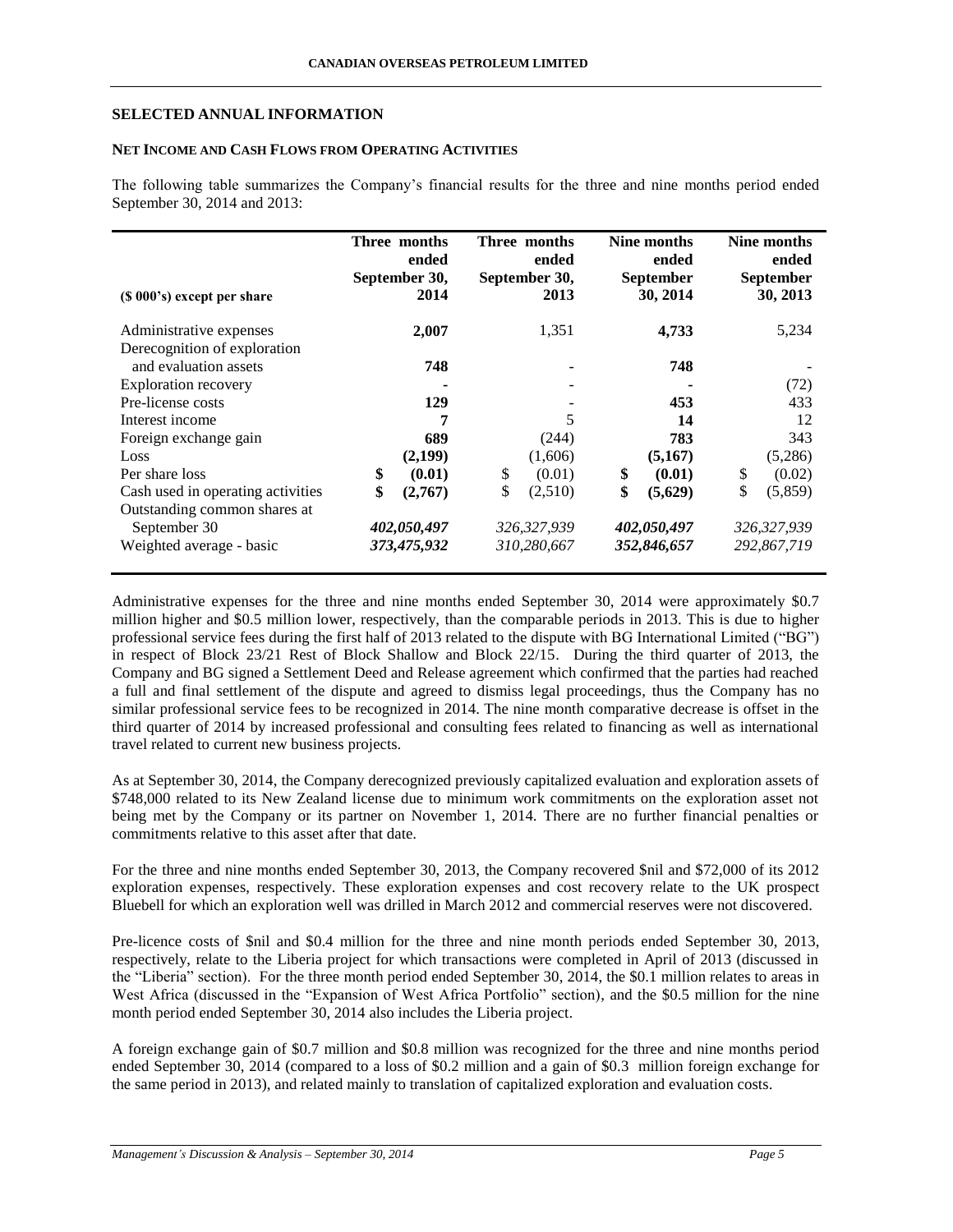### **COMPARATIVE FINANCIAL POSITION ITEMS**

The following table summarizes the Company's financial position as at September 30, 2014, June 30, 2014, March 31, 2014 and December 31, 2013:

| $(S 000's)$ except per share      | September 30,<br>2014 |         | <b>June 30,</b><br>2014 |         | March 31,<br>2014 |         | December 31,<br>2013 |         |
|-----------------------------------|-----------------------|---------|-------------------------|---------|-------------------|---------|----------------------|---------|
| Cash and cash equivalents         | \$                    | 8,112   | \$                      | 1,905   |                   | 996     | \$                   | 2,384   |
| Current assets                    |                       | 8.907   |                         | 2,288   |                   | 2,065   |                      | 2,762   |
| Exploration and evaluation assets |                       | 18,231  |                         | 18,002  |                   | 18,398  |                      | 17,502  |
| Current liabilities               |                       | 1,908   |                         | 2,140   |                   | 3,004   |                      | 1,859   |
| Share capital                     |                       | 119,010 |                         | 112.753 |                   | 110,020 |                      | 110,020 |
| Shareholders' equity              | \$                    | 25,449  | S.                      | 18.382  | S.                | 17,697  | S                    | 18,656  |

As at September 30, 2014, previously capitalized evaluation and exploration assets of \$748,000 were written off against the New Zealand project.

Exploration and evaluation assets of \$18.2 million relate to the Liberia project as at September 30, 2014 compared to \$16.0 million as at September 30, 2013.

As at November 11, 2014, the Company had 402,050,497 Class "A" common voting shares outstanding.

## **RESULTS OF OPERATIONS**

The Company has not had significant revenue from operations in either of its last two financial years. Additional disclosure on material costs is presented below.

|                                   | Three months<br>ended |         | <b>Three months</b><br>ended |         | Nine months<br>ended |         | Nine months<br>ended |               |
|-----------------------------------|-----------------------|---------|------------------------------|---------|----------------------|---------|----------------------|---------------|
|                                   | September 30,         |         | September 30,                |         | September 30,        |         |                      | September 30, |
| $(S\ 000's)$                      |                       | 2014    |                              | 2013    |                      | 2014    |                      | 2013          |
| Administrative:                   |                       |         |                              |         |                      |         |                      |               |
| Payroll and related costs         | \$                    | 657     | \$                           | 732     | \$                   | 2,006   |                      | 2,076<br>\$   |
| External directors' fees and      |                       |         |                              |         |                      |         |                      |               |
| related costs                     |                       | 155     |                              | 114     |                      | 481     |                      | 513           |
| Consulting services               |                       | 451     |                              | 30      |                      | 775     |                      | 351           |
| Professional services             |                       | 119     |                              | (60)    |                      | 199     |                      | 1,200         |
| Travel expenses                   |                       | 202     |                              | 146     |                      | 549     |                      | 442           |
| Office expenses                   |                       | 239     |                              | 263     |                      | 671     |                      | 722           |
| Stock exchange and transfer       |                       |         |                              |         |                      |         |                      |               |
| agent fees                        |                       | 19      |                              | 3       |                      | 126     |                      | 70            |
| Other general and administrative  |                       | 332     |                              | 241     |                      | 493     |                      | 323           |
| Costs allocated to exploration    |                       |         |                              |         |                      |         |                      |               |
| Projects                          |                       | (167)   |                              | (118)   |                      | (567)   |                      | (463)         |
| Total administrative              |                       | \$2,007 |                              | \$1,351 |                      | \$4,733 |                      | \$5,234       |
| Capitalized exploration and       |                       |         |                              |         |                      |         |                      |               |
| evaluation costs                  | \$                    | 167     | \$                           | 216     | \$                   | 18,115  | \$                   | 15,814        |
| Net effect of foreign exchange    |                       | 810     |                              | (357)   |                      | 864     |                      | 508           |
| Exploration and evaluation        |                       |         |                              |         |                      |         |                      |               |
| written off                       |                       | (748)   |                              |         |                      | (748)   |                      |               |
| Total Capitalized exploration and |                       |         |                              |         |                      |         |                      |               |
| evaluation costs                  |                       | \$229   | \$                           | (141)   | \$                   | 18,231  | \$                   | 16,322        |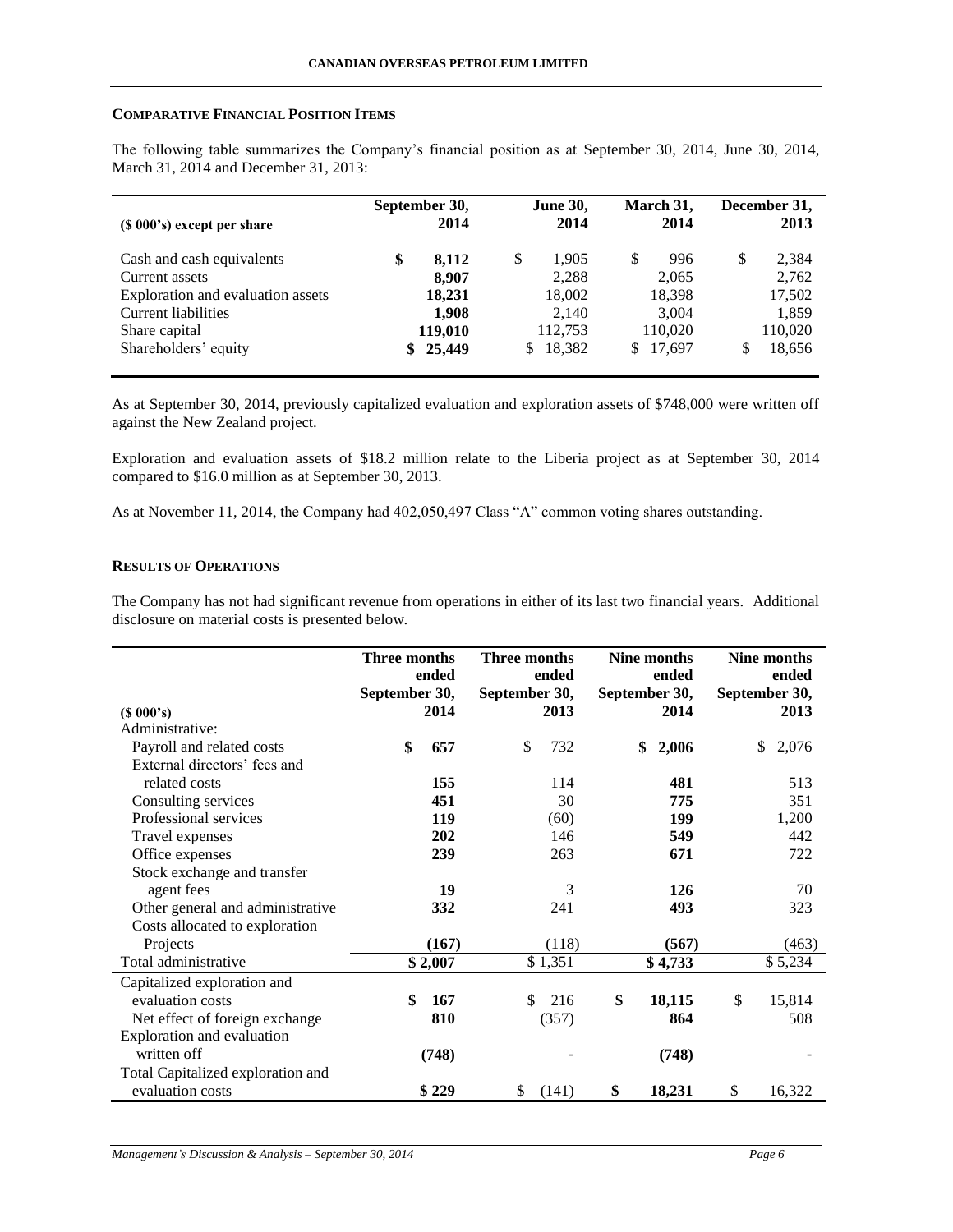#### **RESULTS OF OPERATIONS (CONTINUED)**

As at September 30, 2014, the Company had commitments of \$1.7 million related to a minimum work program to be carried out by October 31, 2014, under a 50% exploration license in New Zealand and acted as a guarantor of its partner's commitments (the remaining 50%) in this New Zealand license. On November 1, 2014, the minimum work commitments on the exploration asset had not been met by the Company or its partner. There are no further financial penalties or commitments relative to this asset after that date. Thus, as at September 30, 2014, previously capitalized evaluation and exploration assets of \$748,000 were derecognized.

### **FINANCIAL INSTRUMENTS\***

The Company's financial instruments consist of cash, short-term deposits, bankers' acceptances, credit card and other deposits, loans, accounts receivable, as well as accounts payable, accrued liabilities and derivative liability. It is management's opinion that the Company is not currently exposed to significant interest and/or credit risks arising from these financial instruments and that the fair value of these financial instruments approximates their carrying value.

As the Company's current activities are carried out in Liberia and the UK, significant amounts are transacted in or referenced to currencies other than the Canadian dollar, including the British Pound and U.S. dollar. As a result, fluctuations in the exchange rates between the Canadian dollar, British Pound and U.S. dollar can have a significant effect on the Company's financial position and its reported results. To mitigate a portion of its exposure and to the extent it is feasible, the Company keeps its funds in currencies applicable to its known shortterm commitments. No assurance can be given that such management of risk exposure will offset and/or eliminate the foreign exchange fluctuations.

*\* This section contains forward-looking information. Please see the "Forward-looking Information" section (at the beginning of this document) for a discussion of risks and uncertainties relating to such information.*

### **SHARE CAPITAL**

The Company is authorized to issue an unlimited number of common and preferred shares.

As at September 30, 2014, there were 402,050,497 common shares issued and outstanding.

As at September 30, 2014, the Company also had the following outstanding securities other than common shares:

- 28,065,000 stock options issued and outstanding to purchase common shares with an average exercise price of \$0.49 per share and a remaining contractual life of one to four years; and
- 51,443,889 share purchase warrants issued and outstanding to purchase common shares with an average exercise price of \$0.40 per share and a remaining contractual life of two to three years.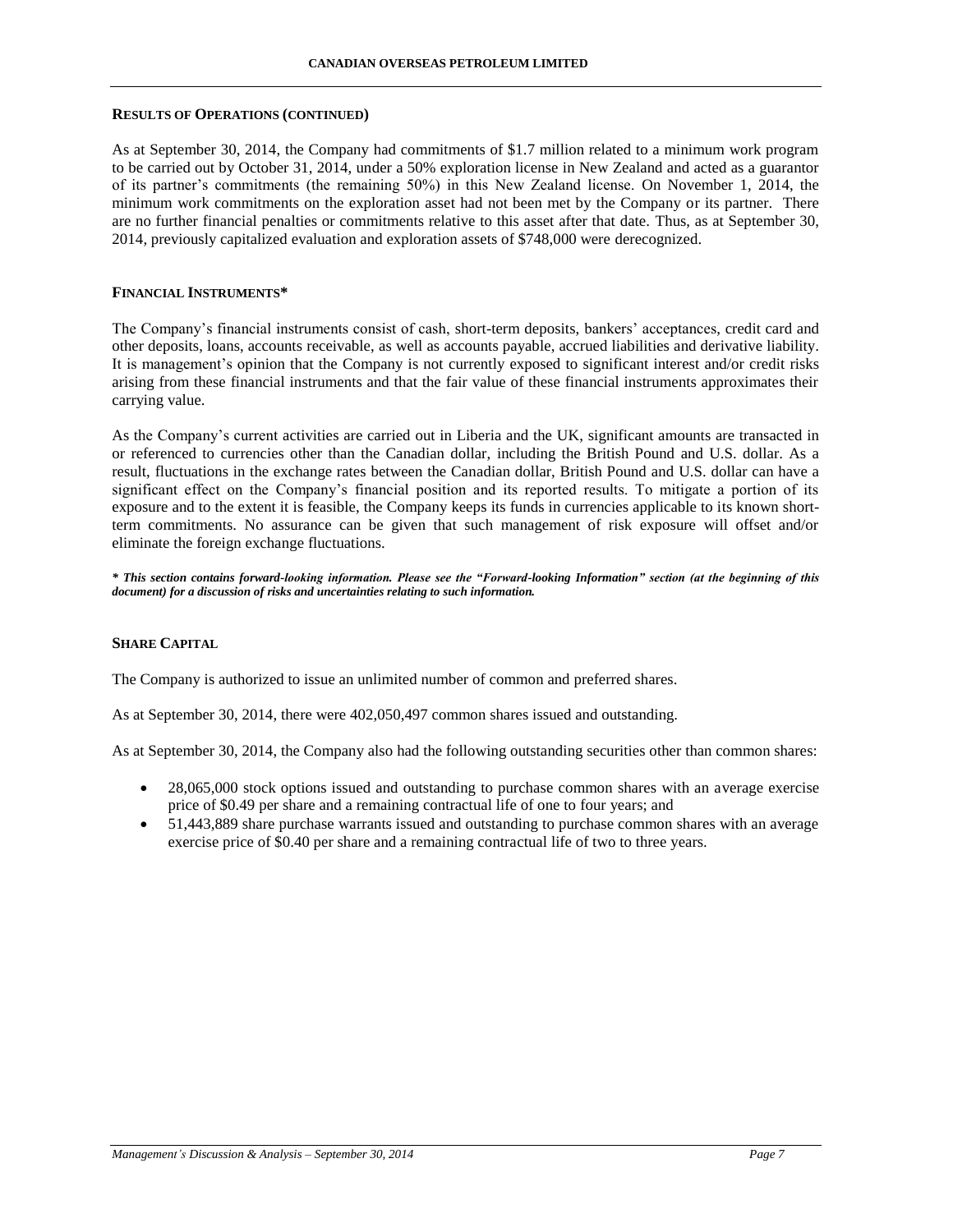#### **LIQUIDITY AND CAPITAL RESOURCES \***

As at September 30, 2014, the Company had a working capital of approximately \$0.7 million, shareholders' equity of \$25.5 million and cash of \$8.1 million.

For the nine month period ended September 30, 2014, the Company's cash used in operating activities amounted to \$5.6 million compared to \$5.9 million for the nine month period ended September 30, 2013, for administrative costs as well as pre-license costs related to the Liberia project,.

On April 3, 2014, the Company closed a prospectus relating to its admission to the standard listing segment of the Official List, and to trading on the main market for listed securities of the London Stock Exchange. The Company issued 17,777,777 Common Shares at a price of GBP 0.135 (\$0.247) for gross proceeds of GBP 2.4 million (\$4.4 million). The agents were paid cash commission and fees of GBP \$0.3 million (\$0.5 million) representing 5.0% of the gross proceeds of the public offering. Other expenses related to the public offering amounted to approximately \$1.1 million. The Company also issued 888,889 share purchase warrants to its agent as compensation warrants in an amount equal to 5.0% of the aggregate number of Common Shares issued pursuant to the offering. Each Warrant entitles the holder to purchase one Common Share of COPL for the period until April 4, 2016, at an exercise price of GBP 0.135 (\$0.247). The fair value of the Warrants issued was recognized as share issue costs and estimated at \$0.1 million using a Black-Scholes option pricing model (the assumptions used for the model are discussed in the notes accompanying the Company's Condensed Consolidated Financial Statements for the three and nine months ended September 30, 2014 and 2013).

On August 21, 2014, the Company closed a short form prospectus in connection with a marketed offering of units of the Company. Each Unit consisted of one Common Share in the capital of the Company and one share purchase warrant. Each Warrant entitles the holder thereof to purchase one Common Share at an exercise price of \$0.40 per Common Share on or before the date that is 36 months following the closing date. The Company issued 50,555,000 Units at a price of \$0.20 per Unit, for aggregate proceeds of approximately \$10.1 million pursuant to the offering. The agents were paid a cash commission of \$0.5 million representing 5.0% of the gross proceeds. Other expenses related to the offering of Units amounted to approximately \$0.5 million. The fair value of the Warrants issued was net against proceeds from share capital and estimated at \$2.9 million using a Black-Scholes option pricing model (the assumptions used for the model are discussed in the notes accompanying the Company's Condensed Consolidated Financial Statements for the three and nine months ended September 30, 2014 and 2013).

Currently, the Company does not have material cash inflows and/or adequate financing to develop profitable operations. The Company is pursuing exploration projects that, if successful, will require substantial additional financing before they are able to generate positive cash flows. Accordingly, the Company's continued successful operations are dependent on its ability to obtain additional financing. No assurance can be provided that the Company will raise the required levels of financing.

*\* This section contains forward-looking information. Please see the "Forward-looking Information" section (at the beginning of this document) for a discussion of risks and uncertainties relating to such information.*

#### **SELECTED QUARTERLY INFORMATION**

Eight Most Recent Quarters:

| $(S\ 000's)$                        | <b>September 30, 2014</b> | June 30, 2014 | <b>March 31, 2014</b> | <b>December 31, 2013</b> |
|-------------------------------------|---------------------------|---------------|-----------------------|--------------------------|
| Revenue                             |                           |               |                       |                          |
| <b>Loss</b>                         | (2,199)                   | 1,976         | (992)                 | .5,787                   |
| Loss per share - basic $\&$ diluted | (0.01)                    | (0.01)        | (0.00)                | (0.01                    |

| $(S\ 000's)$                     | September 30, 2013 | June 30, 2013 | March 31, 2013 | <b>December 31, 2012</b> |
|----------------------------------|--------------------|---------------|----------------|--------------------------|
| <b>Revenue</b>                   |                    |               |                |                          |
| Loss                             | 1,606              | 1.641         | (2,039)        | 3.562                    |
| Loss per share - basic & diluted | (0.01)             | (0.01)        | (0.01          | (0.01)                   |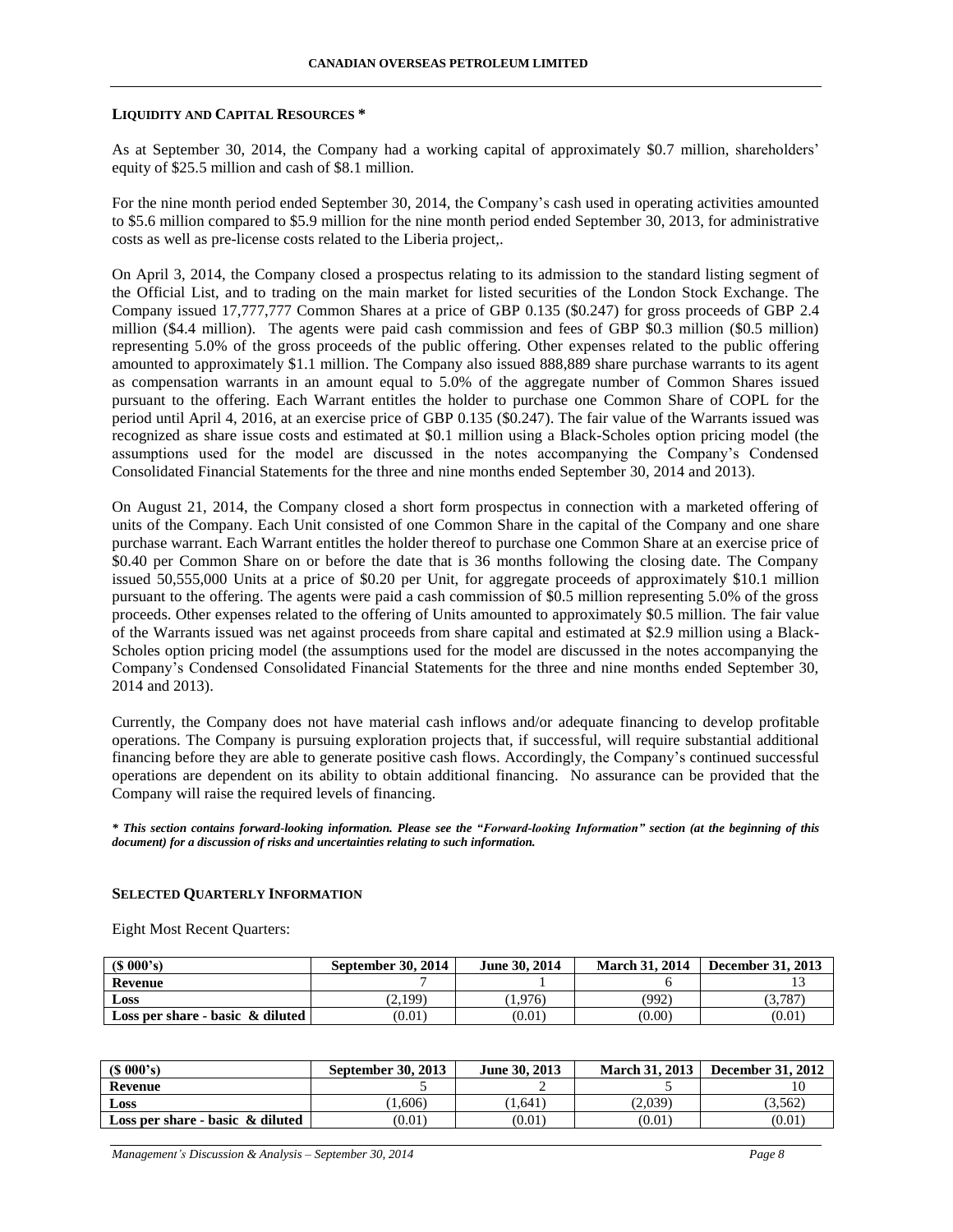#### **ACCOUNTING PRONOUNCEMENTS**

#### *Future Accounting Changes*

Changes to future accounting policies, standards and interpretations, are described in Note 3 of the audited consolidated financial statements as at and for the years ended December 31, 2013 and 2012 as well as Note 2 of the unaudited condensed interim consolidated financial statements as at and for the three and nine month periods ended September 30, 2014 and 2013, and have not materially changed since December 31, 2013.

#### *Critical Accounting Estimates*

Management is required to make judgements, assumptions and estimates in applying the Company's accounting policies and practices, which may have a significant impact on the financial results reported by the Company. The amounts recorded in respect of stock options and share purchase warrants granted are based on the Company's estimation of their fair value, calculated using assumptions regarding the life of the option/warrant, interest rates and volatility. By their nature, these estimates and assumptions are subject to uncertainty, and the actual fair value of option/warrant may differ at any time.

#### **DISCLOSURE CONTROLS AND PROCEDURES**

The Company's Chief Executive Officer and Chief Financial Officer have designed disclosure controls and procedures ("DC&P"), or caused it to be designed under their supervision, to provide reasonable assurance that material information relating to the Company is made known to them by others, particularly during the period in which the annual filings are being prepared, and information required to be disclosed by the Company in its annual filings, interim filings or other reports filed or submitted by it under securities legislation is recorded, processed, summarized and reported within the time periods specified in securities legislation. Management of COPL, including the Chief Executive Officer and Chief Financial Officer, evaluate the effectiveness of the Company's DC&P annually.

#### **INTERNAL CONTROLS OVER FINANCIAL REPORTING**

The Company's Chief Executive Officer and Chief Financial Officer are responsible for establishing and maintaining internal control over financial reporting ("ICFR"). They have designed ICFR, or caused it to be designed under their supervision, to provide reasonable assurance regarding the reliability of financial reporting and the preparation of financial statements for external purposes in accordance with IFRS.

No material changes in the Company's ICFR were identified during the three and nine month periods ended September 30, 2014, that have materially affected, or are reasonably likely to materially affect the Company's ICFR. It should be noted that a control system, including the Company's disclosure and internal controls procedures, no matter how well conceived, can provide only reasonable, but not absolute, assurance that the objectives of the control system will be met and it should not be expected the disclosure and internal control procedures will prevent all errors or fraud. In reaching a reasonable level of assurance, management necessarily is required to apply its judgment in evaluating the cost/benefit relationship of possible controls and procedures.